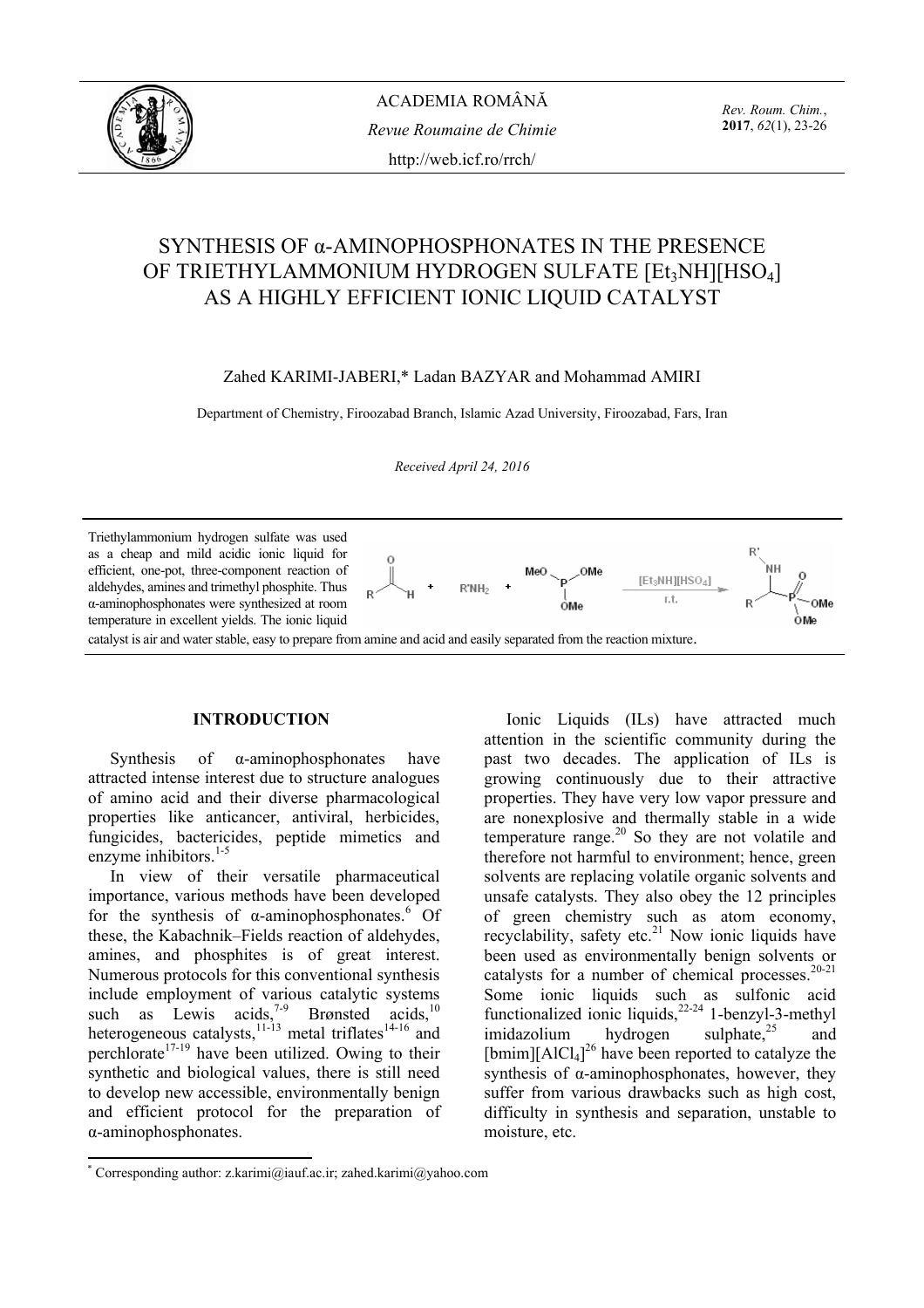In addition, ionic liquids have not been widely applied in industry due to high cost of ionic liquids, the difficulty in separation or recycling, the paucity of data with regard to their toxicity and biodegradability, and so on. To overcome these problems, some new ionic liquids have been prepared by a simple and atom economic acid– base neutralization reaction.<sup>27</sup>

## **RESULTS AND DISCUSSION**

Due to extending our interest to develop efficient methods for the synthesis of  $\alpha$ -aminophosphonates,<sup>28-</sup>

 $31$  herein, we describe the utility of triethylammonium hydrogen sulfate for the Kabachnik–Fields reaction of aldehydes, amines, and trimethyl phosphite (Scheme 1).

Triethylammonium hydrogen sulfate  $(E_t NHI[HSO_4])$  was easily prepared from triethyl amine and sulfuric acid without using any solvent. This is a low cost due to using cheap amine and acid, mild, non-volatile and non-corrosive acidic ionic liquid and has been utilized as a catalyst for the cracking of dialkoxypropanes, $27$  synthesis of quinoline, $32$  thiazolidine and oxazolidine derivatives. $33$ 

To find out the suitable conditions for the reaction, a series of experiments were performed with the standard reaction of benzaldehyde, aniline, and trimethyl phosphite as a model reaction. The reactions were scrutinized using different conditions. The best results have been obtained at room temperature with equal molar ratio (1 mmol) of benzaldehyde, aniline and trimethyl phosphite using  $0.1$  g of  $[Et<sub>3</sub>NH][HSO<sub>4</sub>].$ 

Under the optimal reaction conditions, a range of aldehydes were treated with different anilines and trimethyl phosphite in order to examine the scope of the three-component reaction. Several representative examples are summarized in Table 1. Variety of functional groups present in the aryl aldehydes and aniline such as halogen, methoxy, hydroxyl, cyano, and nitro groups were tolerated (see Table 1). It was found that most of the reactions proceeded smoothly to afford the corresponding α-aminophosphonates in good to excellent yields (75-97%). These reactions proceeded very cleanly under mild conditions at room temperature, and no side reactions were observed.

To show the merit of the present work in comparison with results reported in the literature, we compared results of the reaction of benzaldehyde, aniline and trimethyl phosphite in the presence of  $[Et<sub>3</sub>NH][HSO<sub>4</sub>]$  with some of the other catalysts used for the similar reaction (Table 2). Similarly, a comparative study of five reported ionic liquids is presented in Table 2 (entries 7-11). As Table 2 indicates,  $[Et<sub>3</sub>NH][HSO<sub>4</sub>]$  is superior to the previously reported catalysts in term of simplicity, low cost, ease of preparation and separation of the catalytic system.



| Entry | Aldehyde                                                 | Amine              | product        | Time/min | Yield/% | Ref. <sup>a</sup> |  |
|-------|----------------------------------------------------------|--------------------|----------------|----------|---------|-------------------|--|
|       | $C_6H_5CHO$                                              | $C_6H_5NH_2$       | 4a             | 15       | 96      | 11                |  |
|       | $4-CH3OC6H4CHO$                                          | $C_6H_5NH_2$       | 4 <sub>b</sub> | 15       | 95      | 19                |  |
|       | $4-CIC6H4CHO$                                            | $C_6H_5NH_2$       | 4c             | 10       | 95      | 11                |  |
| 4     | $4-CH_3C_6H_4CHO$                                        | $C_6H_5NH_2$       | 4d             | 10       | 92      | 24                |  |
|       | $4-NO2C6H4CHO$                                           | $C_6H_5NH_2$       | 4e             | 15       | 97      | 19                |  |
| 6     | $4$ -CNC <sub>6</sub> H <sub>4</sub> CHO                 | $C_6H_5NH_2$       | 4f             | 30       | 93      | 30                |  |
|       | $4-OHC6H4CHO$                                            | $C_6H_5NH_2$       | 4g             | 15       | 89      | 30                |  |
| 8     | $2,4$ -Cl <sub>2</sub> C <sub>6</sub> H <sub>3</sub> CHO | $C_6H_5NH_2$       | 4h             | 25       | 91      | 12                |  |
| 9     | C <sub>6</sub> H <sub>5</sub> CH=CHCHO                   | $C_6H_5NH_2$       | 4i             | 60       | 95      | 30                |  |
| 10    | $4-CH3OC6H4CHO$                                          | $4-CIC6H4NH2$      | 4i             | 10       | 86      | 13                |  |
| 11    | $4-CH3OC6H4CHO$                                          | $4-CH_3C_6H_4NH_2$ | 4k             | 10       | 80      | 30                |  |

Synthesis of  $\alpha$ -aminophosphonates in the presence of [Et<sub>3</sub>NH][HSO<sub>4</sub>]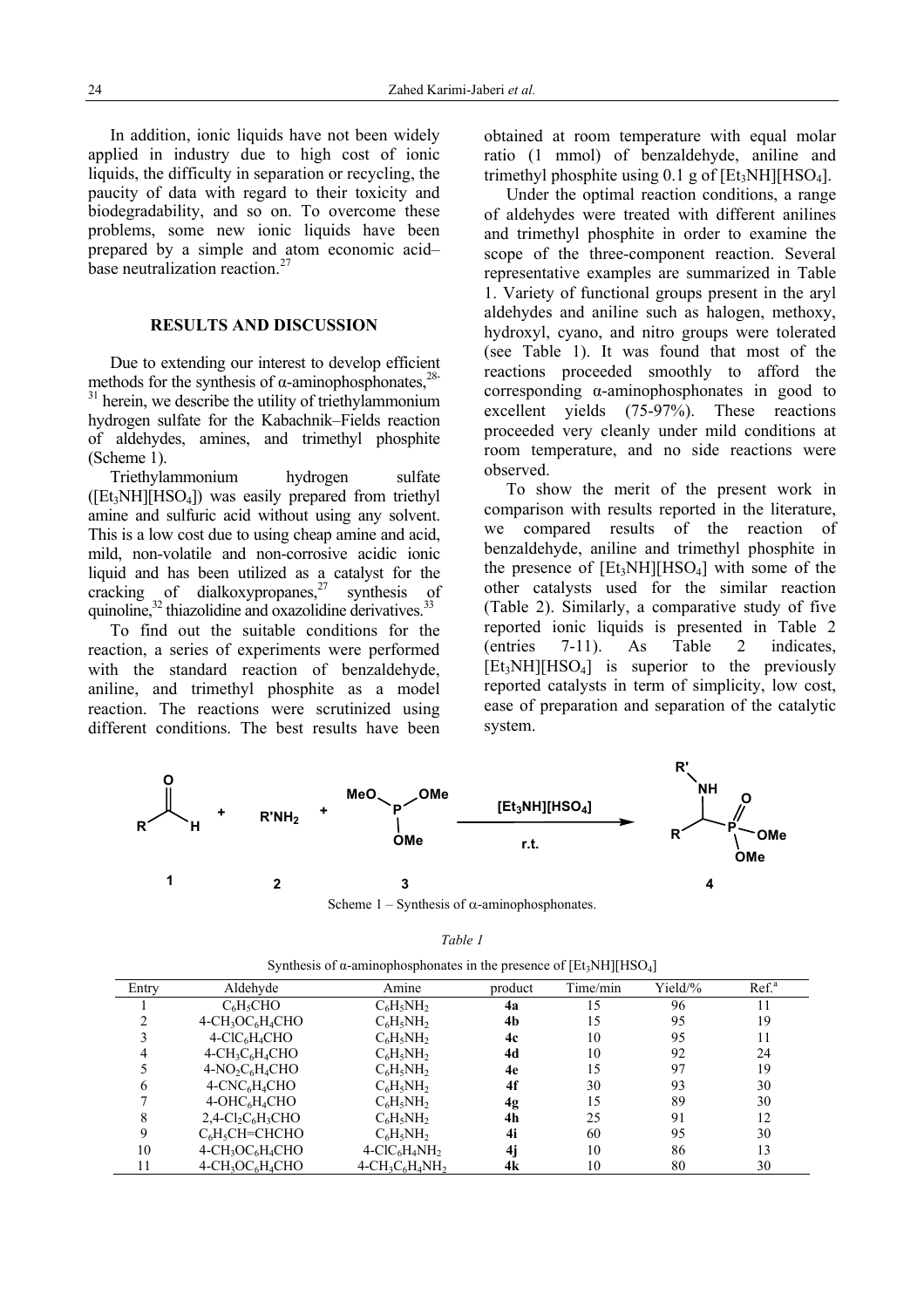*Table 1 (continued)* 

| 12 | C6H5CHO       | $4-CIC6H4NH2$                                                      | 41 | 60 | 93 | 30 |
|----|---------------|--------------------------------------------------------------------|----|----|----|----|
|    | C6H5CHO       | $4$ -CH <sub>3</sub> C <sub>6</sub> H <sub>4</sub> NH <sub>2</sub> | 4m | 60 |    | 30 |
| 14 | $C_6H_5CHO$   | $C_6H_5CH_2NH_2$                                                   | 4n |    | 96 | 15 |
| 15 | $4-CIC6H4CHO$ | $C_6H_5CH_2NH_2$                                                   | 40 | 30 |    | 30 |
| 16 | $4-OHC6H4CHO$ | $4-CIC6H4NH2$                                                      | 4p | 10 | 87 | 30 |

<sup>a</sup> All products are known compounds and their structures were verified by comparison of their physical and spectral data with these appreciate references.

*Table 2* 

Comparison of efficiency of various catalysts in the reaction of benzaldehyde, aniline and trimethyl phosphite<sup>a</sup>

| Entry                   | Catalyst                                                                                         | Reaction conditions                                | time             | Yield/% | Ref.         |
|-------------------------|--------------------------------------------------------------------------------------------------|----------------------------------------------------|------------------|---------|--------------|
| 1                       | $H_3PW_{12}O_{40}$ (0.5 mol%)                                                                    | $CH2Cl2$ , r.t.                                    | $25 \text{ min}$ | 94      | 11           |
| $\boldsymbol{2}$        | Silica sulfuric acid (10 mol%)                                                                   | Acetonitrile, r.t.                                 | $5\ \mathrm{h}$  | 87      | 12           |
| $\overline{\mathbf{3}}$ | graphene oxide (3mg)                                                                             | Methanol, r.t.                                     | 3 <sub>h</sub>   | 88      | 13           |
| $\overline{4}$          | $Cu(OTf)2$ (1 mol %)                                                                             | Acetonitrile, 25°C                                 | 5 h              | 84      | 15           |
| 5                       | $Cd(CIO4)2·xH2O (5 mol%)$                                                                        | 40 °C, solvent-free                                | 45 min           | 92      | 17           |
| 6                       | $LiClO4$ 2equiv.                                                                                 | under argon, r.t.                                  | 45 min           | 92      | 19           |
| $\overline{7}$          | [CF <sub>3</sub> SO <sub>3</sub> ]<br>$SO_3H$                                                    | 10 mol% catalyst, $H_2O$ , r.t.                    | $10 \text{ min}$ | 98      | 22           |
| $\overline{8}$          | $[\mathrm{HSO}_4]$<br>$SO_3H$                                                                    | 100 mol %, catalyst, H <sub>2</sub> O, r.t.        | 30 min           | 92      | 23           |
| 9                       | $Me$ $\longrightarrow$ $\overline{N}$ .<br>$[\mathrm{HSO}_4]^\text{-}$<br>$SO_3H$<br>Me          | 50 mol% catalyst, H <sub>2</sub> O, r.t.           | 10               | 95      | 24           |
| 10                      | $\left\langle \mathcal{N} \right\rangle_{\text{CH}_2\text{Ph}}$ [HSO <sub>4</sub> ] <sup>-</sup> | 50 mol% catalyst, r.t.                             | $10 \text{ min}$ | 96      | 25           |
| $\overline{11}$         | [AlCl <sub>4</sub> ]                                                                             | 10 mol% catalyst, EtOH,<br>Ultrasonic irradiation, | 5 min            | 91      | 26           |
| 12                      | [Et <sub>3</sub> NH][HSO <sub>4</sub> ]                                                          | 50 mol% catalyst, r.t.                             | 15 min           | 96      | This<br>work |

<sup>a</sup> triethyl phosphite has been utilized in entries 2,8,10

### **EXPERIMENTAL**

All reagents were commercially available and used without further purification. Melting points were measured by an electrothermal type 9100 melting point apparatus. The infrared (IR) spectra were recorded on a Bruker Tensor 27 FTIR spectrophotometer as KBr disks. NMR spectra were determined on a Bruker AC 400 MHz spectrometer as CDCl3 solutions.

Triethylammonium hydrogen sulfate  $[Et_3NH][HSO_4]$  has been easily prepared from the reaction of triethyl amine and sulfuric acid according to reported method.<sup>27</sup>

#### **General Procedure for the Synthesis of α-Aminophosphonates**

The mixture of the aldehyde (1 mmol), amine (1 mmol), trimethyl phosphite (1 mmol), and  $[Et<sub>3</sub>NH][HSO<sub>4</sub>]$  (0.1 g) as acidic IL catalyst was stirred under ambient and solvent-free conditions for the appropriate time as indicated in Table 1. After completion of the reaction, 5 mL of water was added to the mixture. The IL was dissolved in water and filtered for separation of the crude product. The separated product was washed twice with water. The solid product was purified by recrystallization procedure in ethanol. All the desired products